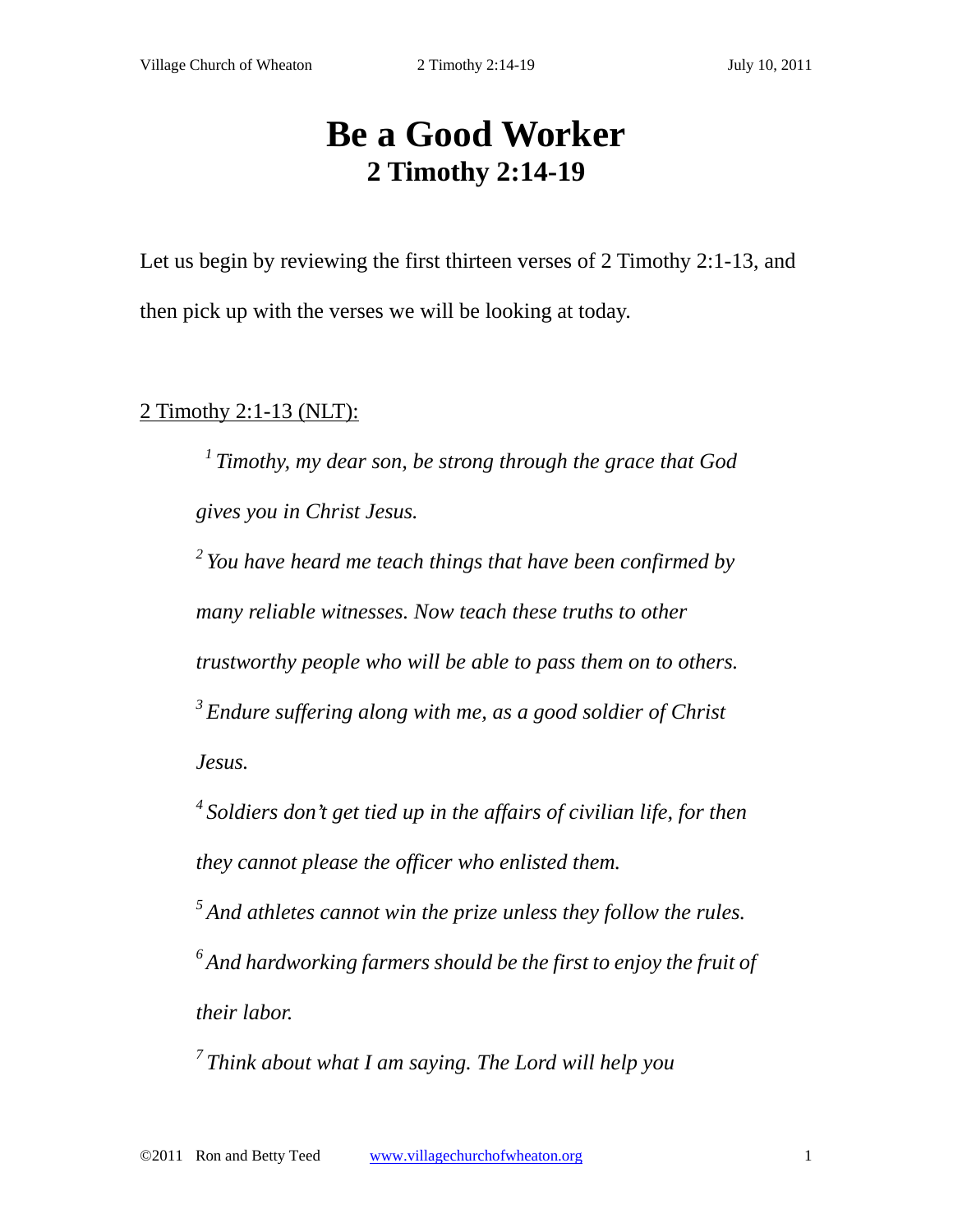*understand all these things.* 

*8 Always remember that Jesus Christ, a descendant of King David, was raised from the dead. This is the Good News I preach.* 

*9 And because I preach this Good News, I am suffering and have been chained like a criminal. But the word of God cannot be chained.* 

*10 So I am willing to endure anything if it will bring salvation and eternal glory in Christ Jesus to those God has chosen.* 

*11 This is a trustworthy saying: If we die with him, we will also live with him.* 

*12 If we endure hardship, we will reign with him. If we deny him, he will deny us.* 

*13 If we are unfaithful, he remains faithful, for he cannot deny who he is.* 

Now we will continue reading from verse 14:

## 2 Timothy 2:14-19 (NLT):

*14 Remind everyone about these things, and command them in God's presence to stop fighting over words. Such arguments are*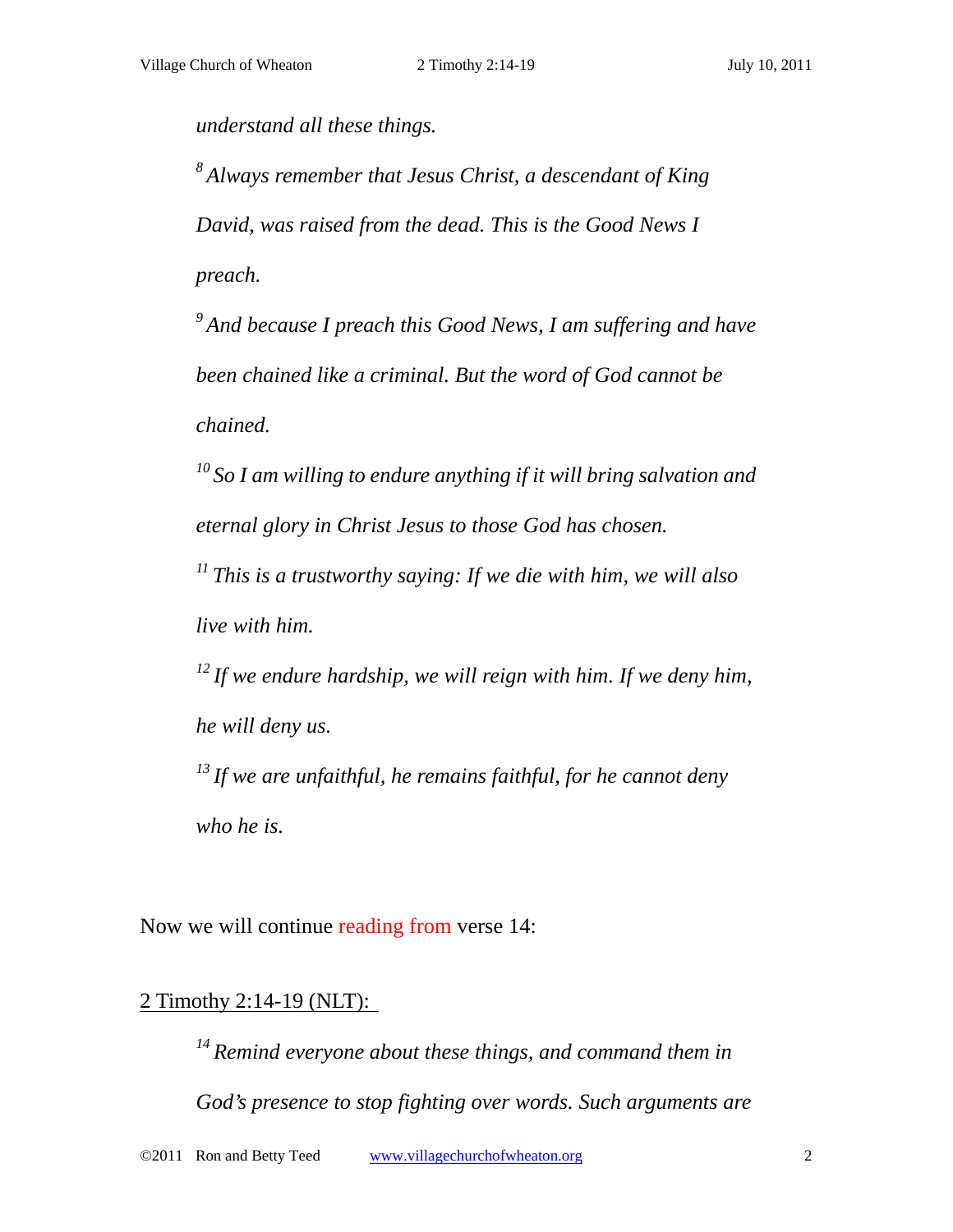*useless, and they can ruin those who hear them.* 

*15 Work hard so you can present yourself to God and receive his approval. Be a good worker, one who does not need to be ashamed and who correctly explains the word of truth. 16 Avoid worthless, foolish talk that only leads to more godless behavior.* 

*17 This kind of talk spreads like cancer, as in the case of Hymenaeus and Philetus.* 

*18 They have left the path of truth, claiming that the resurrection of the dead has already occurred; in this way, they have turned some people away from the faith.* 

*19 But God's truth stands firm like a foundation stone with this inscription: "The LORD knows those who are his," and "All who belong to the LORD must turn away from evil."* 

"The young preacher thrilled his congregation with his first sermon—a challenge to "gird their loins" for Christian service and living. Then, to their dismay, he preached the same sermon the following Sunday. When he confronted them with the same ringing message on the third Sunday, his flock felt something must be done.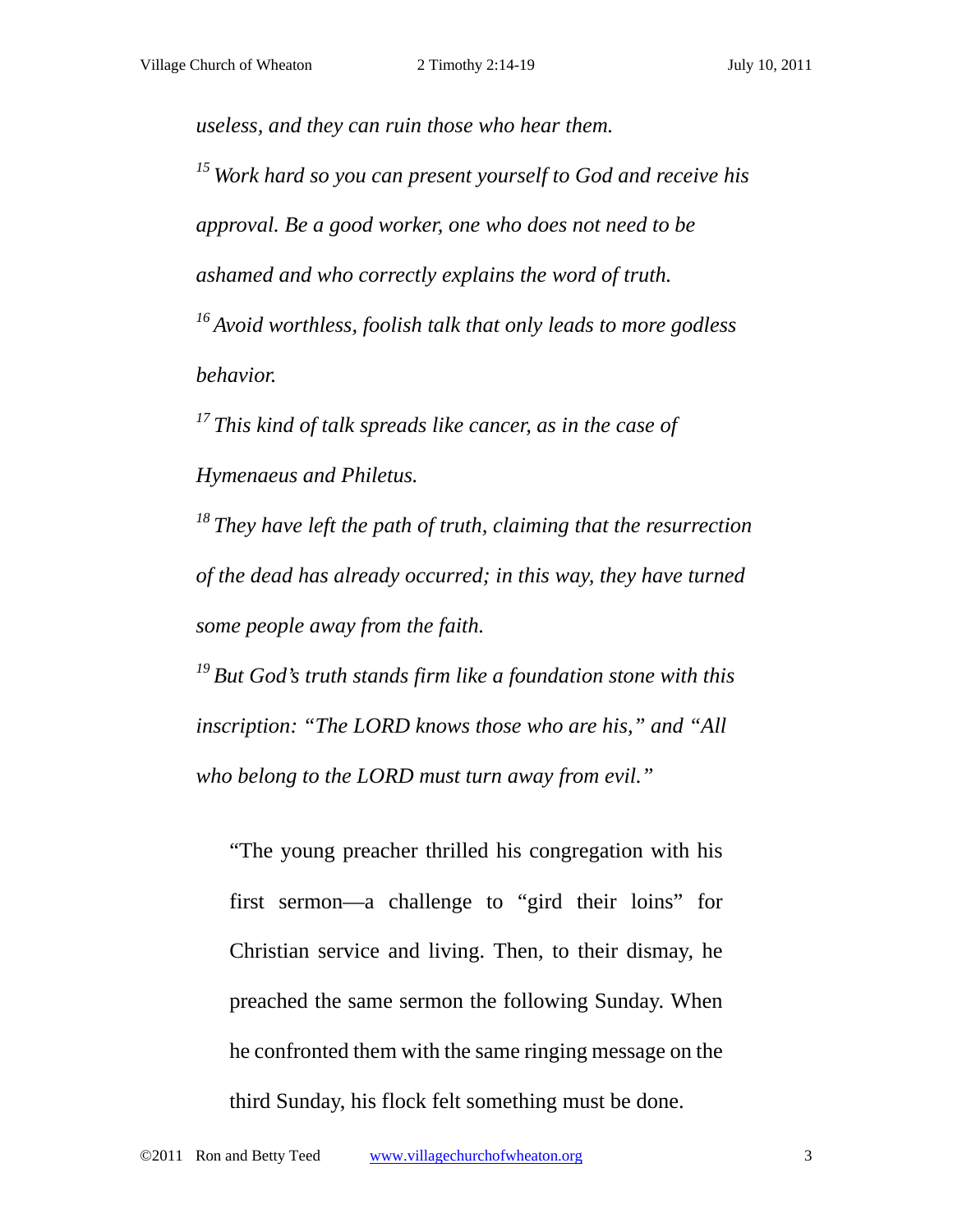"Don't you have more than just one sermon?" blurted a spokesman to the pastor.

 "'Oh, yes,' he said quietly, 'I have quite a number. But you haven't done anything about the first one yet!"<sup>1</sup>

We particularly like this story about D.L. Moody:

"In 1897 Dr. Grenfell was in Boston. Mr. Moody was holding meetings in Tremont Temple at the time. Dr. Grenfell sought him out at his hotel—the first time they had ever met—and told Mr. Moody he owed his conversion to him 14 years before.

'What have you been doing since?' was Mr. Moody's immediate question." $2^2$ 

Mr. Moody knew how to get to the core of things without taking any detours.

<sup>1</sup> Tan, Paul Lee: *Encyclopedia of 7700 Illustrations : A Treasury of Illustrations, Anecdotes, Facts and Quotations for Pastors, Teachers and Christian Workers.* Garland TX : Bible Communications, 1996, c1979.  $<sup>2</sup>$  Ibid.</sup>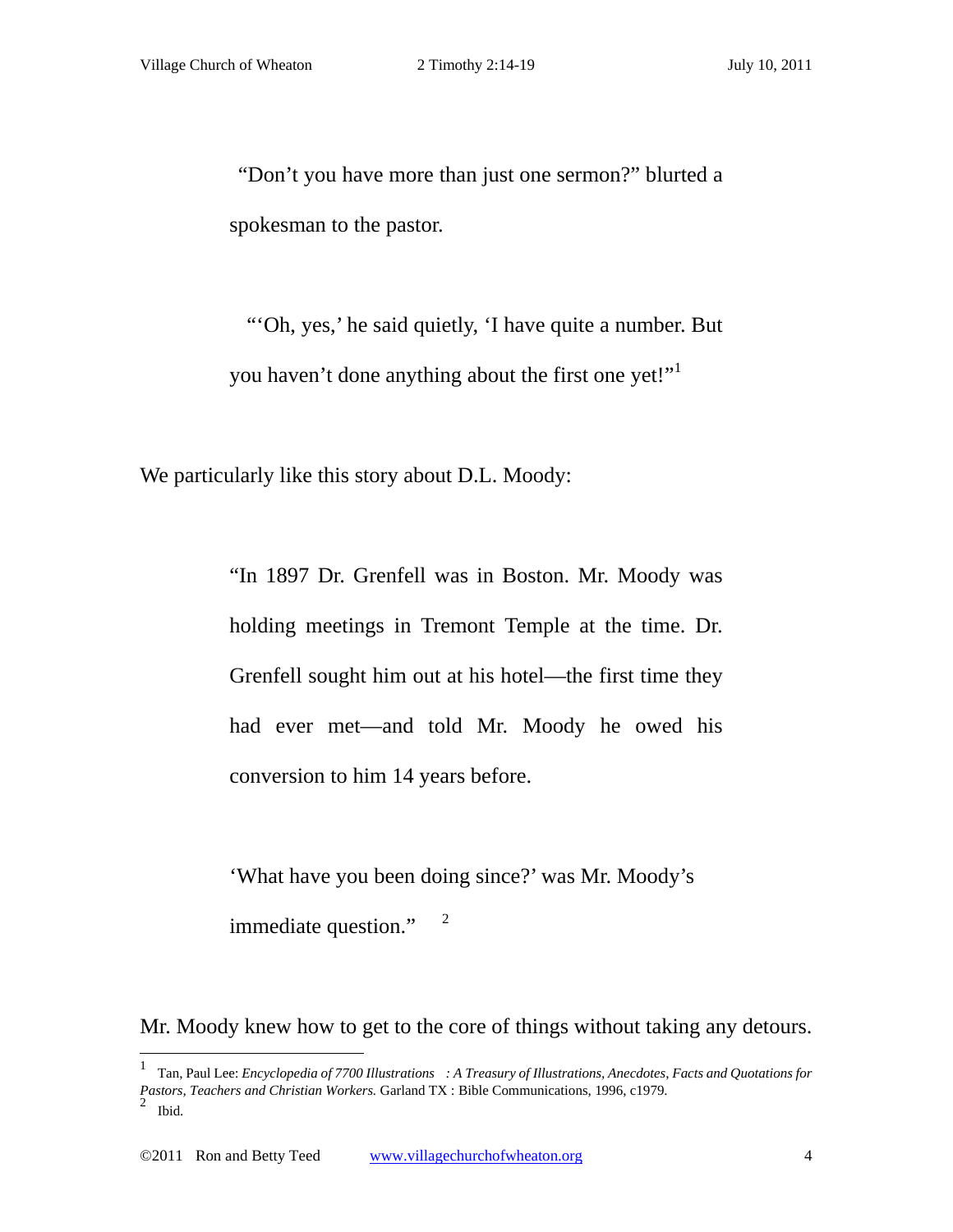His question to Grenfell is one we should be asking ourselves and others. So we are going to put it to you right now. You say you are a Christian and have been one since you were old enough to remember. We are glad to hear that, but what have you been doing since? Have you made yourself available to work for God whenever He sends work your way? Are you prepared to work for God 24/7? Do you feel you always respond obediently when God calls upon you to do something? Well, if you are anything like us, you know you do not. It is time to stop just sitting on the pier thinking about the trip; it is time to get in the boat and start rowing.

> "At one time during the American Civil War, Gen. George B. McClellan, then in command of the Union forces, was conducting a waiting campaign. He was so careful to avoid mistakes that little headway was evident. President Lincoln thereupon wrote him a letter: 'My dear McClellan: If you don't want to use the army, I should like to borrow it for a while. Yours respectfully, A. Lincoln."<sup>3</sup>

<sup>3</sup> Tan, Paul Lee: *Encyclopedia of 7700 Illustrations : A Treasury of Illustrations, Anecdotes, Facts and Quotations for Pastors, Teachers and Christian Workers*. Garland TX : Bible Communications, 1996, c1979.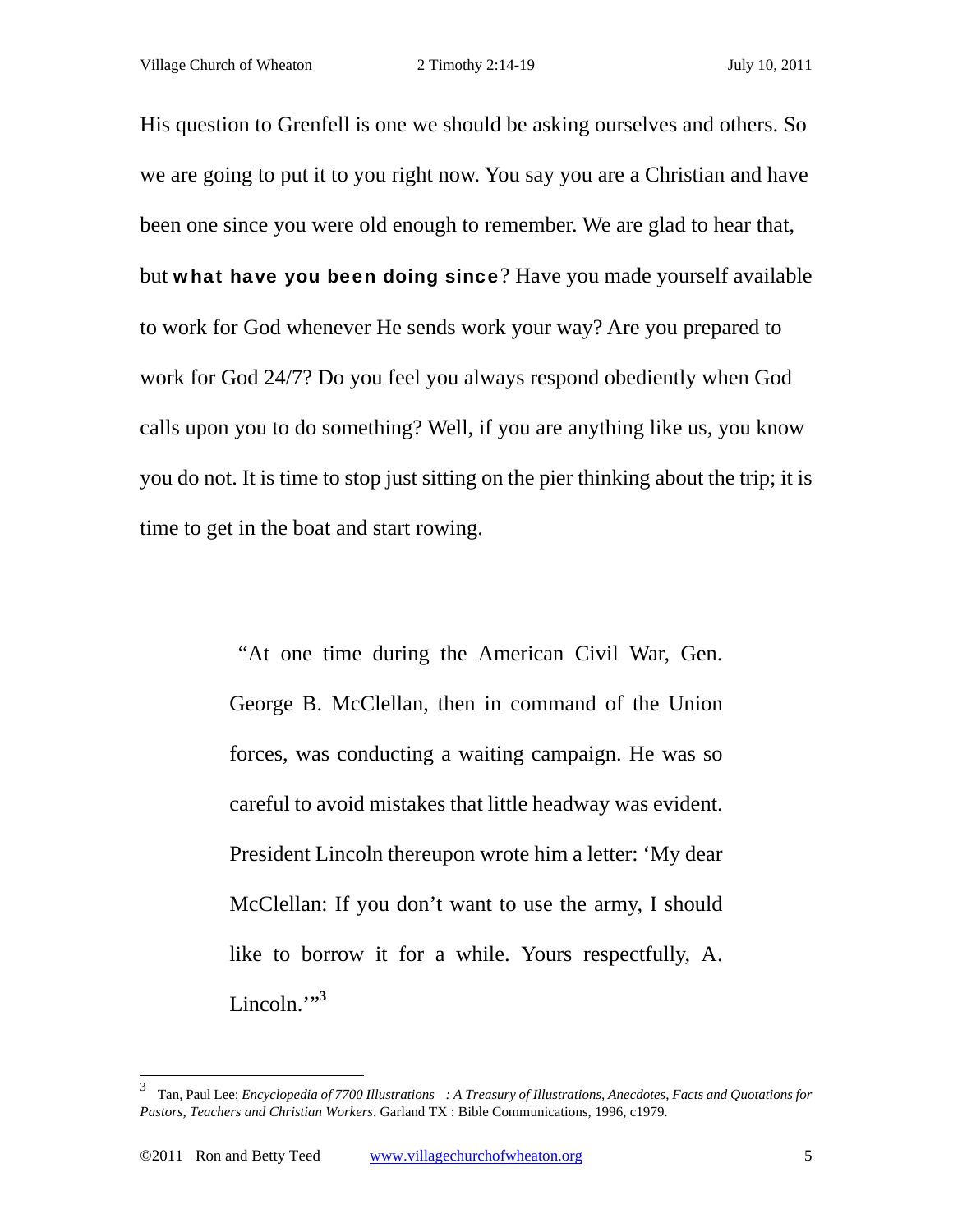General McClellan's army kind of reminds us of the Church, God's army. The Church today is so careful to be politically correct and not offend anyone, they neglect to teach half the Bible. Consequently, the Church is leading a retreat and not a charge. If a pastor does not speak out against abortion, homosexuality, adultery, fornication, gambling, profanity, alcohol and drugs, pornography, lying, and the many other things that we could name, he/she is a coward. Like McClelland, he/she needs to decide that if they are not going to lead God's army, they should get out of the way, retire, quit or go into some other line of work. If McClelland had remained head of the union forces, we would all probably be singing *"Dixie"* on the Fourth of July.

Now let us take a closer look at what God wants us to learn from verses fourteen through nineteen:

## 2 Timothy 2:14-15**:**

<sup>14</sup> Remind them of these things, and solemnly charge them *in the presence of God not to wrangle about words, which is useless and leads to the ruin of the hearers.* 

*<sup>15</sup>Be diligent to present yourself approved to God as a workman who does not need to be ashamed, accurately handling the word*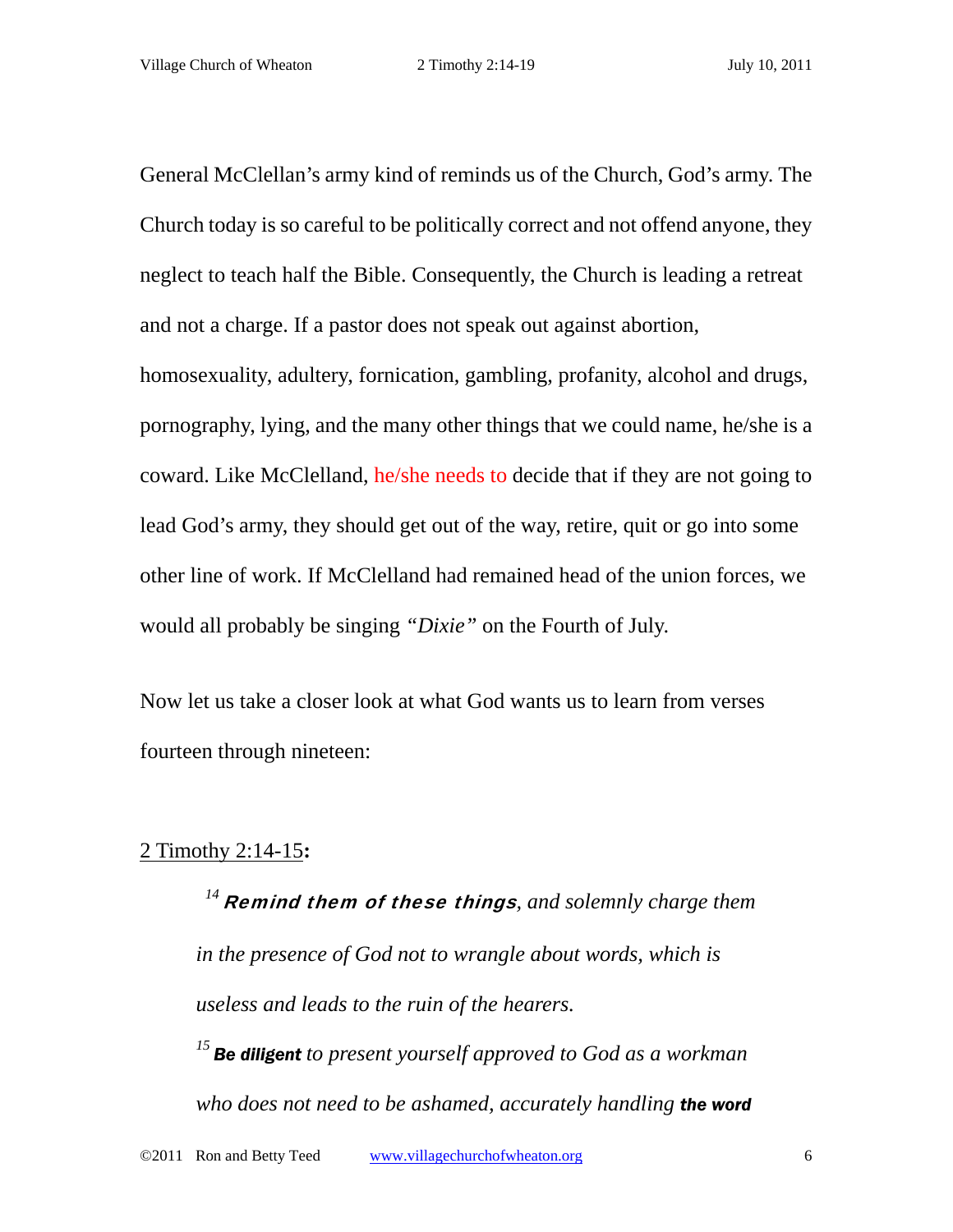#### *of truth.*

Paul now urges Timothy to *"keep reminding them of these things."* The word, *"them,"* undoubtedly refers to Christians. The *"things"* of which Timothy is to remind them is perhaps the whole content of the epistle thus far but most likely refers in particular to the *"faithful saying"* or *"trustworthy statement,"* of verses  $11-13.<sup>4</sup>$ 

## 2 Timothy 2:11-13**:**

 $\overline{a}$ 

*11 It is a trustworthy statement: For if we died with Him, we will also live with Him; 12 If we endure, we will also reign with Him; If we deny Him, He also will deny us; 13 If we are faithless, He remains faithful, for He cannot deny Himself.* 

They must be reminded continually of the gospel and how it applies to each of their lives and the lives of the generations that will come after them. Warn them before God against quarreling about words; it is of no value, and

<sup>4</sup> C. Michael Moss, Ph.D., *The College Press NIV Commentary – 1, 2 Timothy & Titus*, ed. Jack Cottrell, Ph.D. and Tony Ash, Ph.D. (Joplin, Missouri: College Press Publishing Co., 1994), WORD*search* CROSS e-book, 213.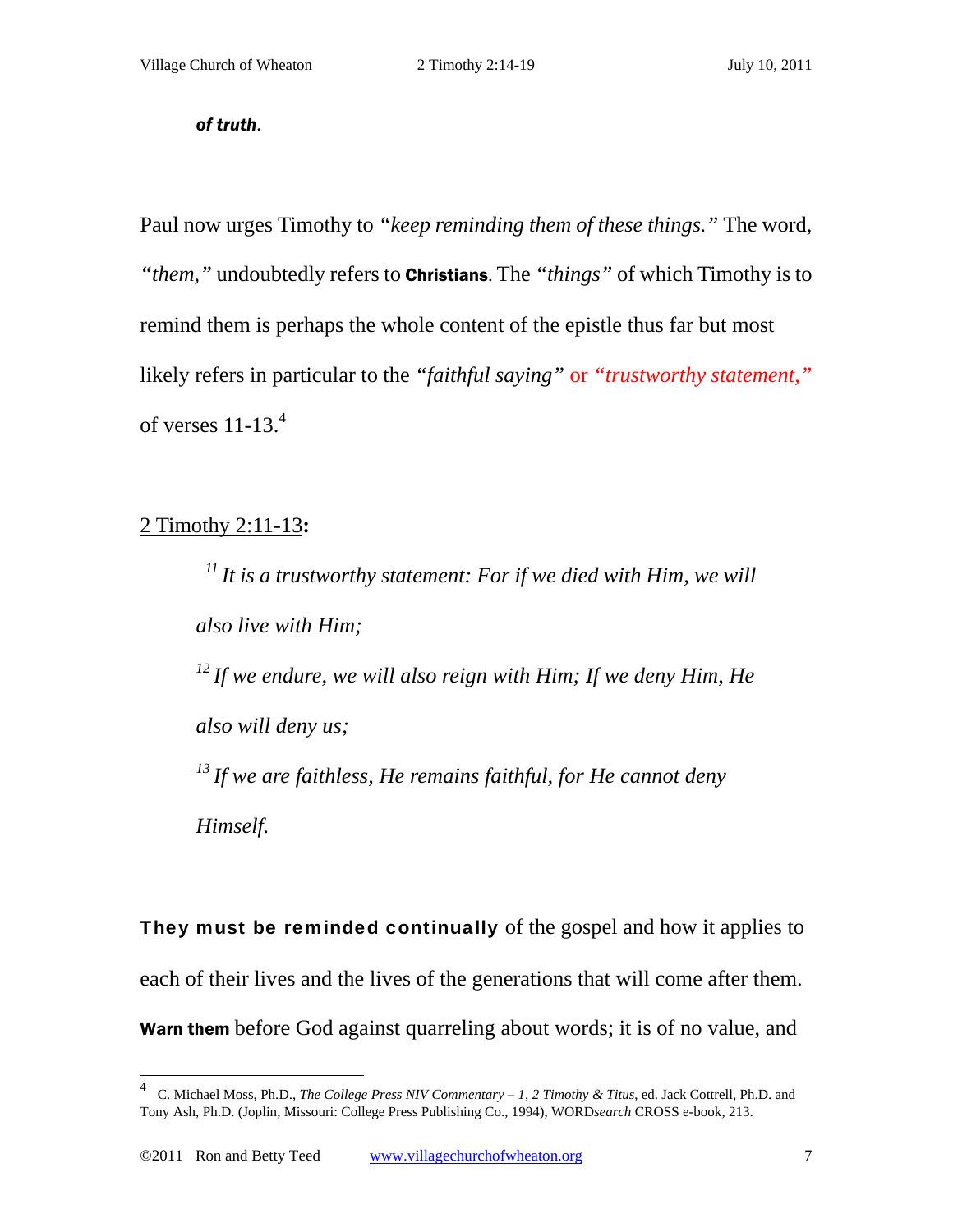only ruins those who listen to such arguments. Paul explained this quite specifically in his first letter to Timothy.

#### 1 Timothy 6:3-5 (NLT):

*3 Some people may contradict our teaching, but these are the wholesome teachings of the Lord Jesus Christ. These teachings promote a godly life.* 

*4 Anyone who teaches something different is arrogant and lacks understanding. Such a person has* an unhealthy desire to quibble over the meaning of words*. This stirs up arguments ending in jealousy, division, slander, and evil suspicions. 5 These people always cause trouble. Their minds are corrupt, and they have turned their backs on the truth. To them, a show of godliness is just a way to become wealthy.* 

Paul now moves on in verse 15 to contrast the lies of the false teachers to what Timothy is to do with the Word of God. It is quite common for false teachers to sit around arguing about words. Some believing Christians get caught up doing this as well. You do not want to waste time or look foolish by debating things that are not important to being a good worker for God. Curiosity about things in the Bible is natural, but spending a great deal of time trying to define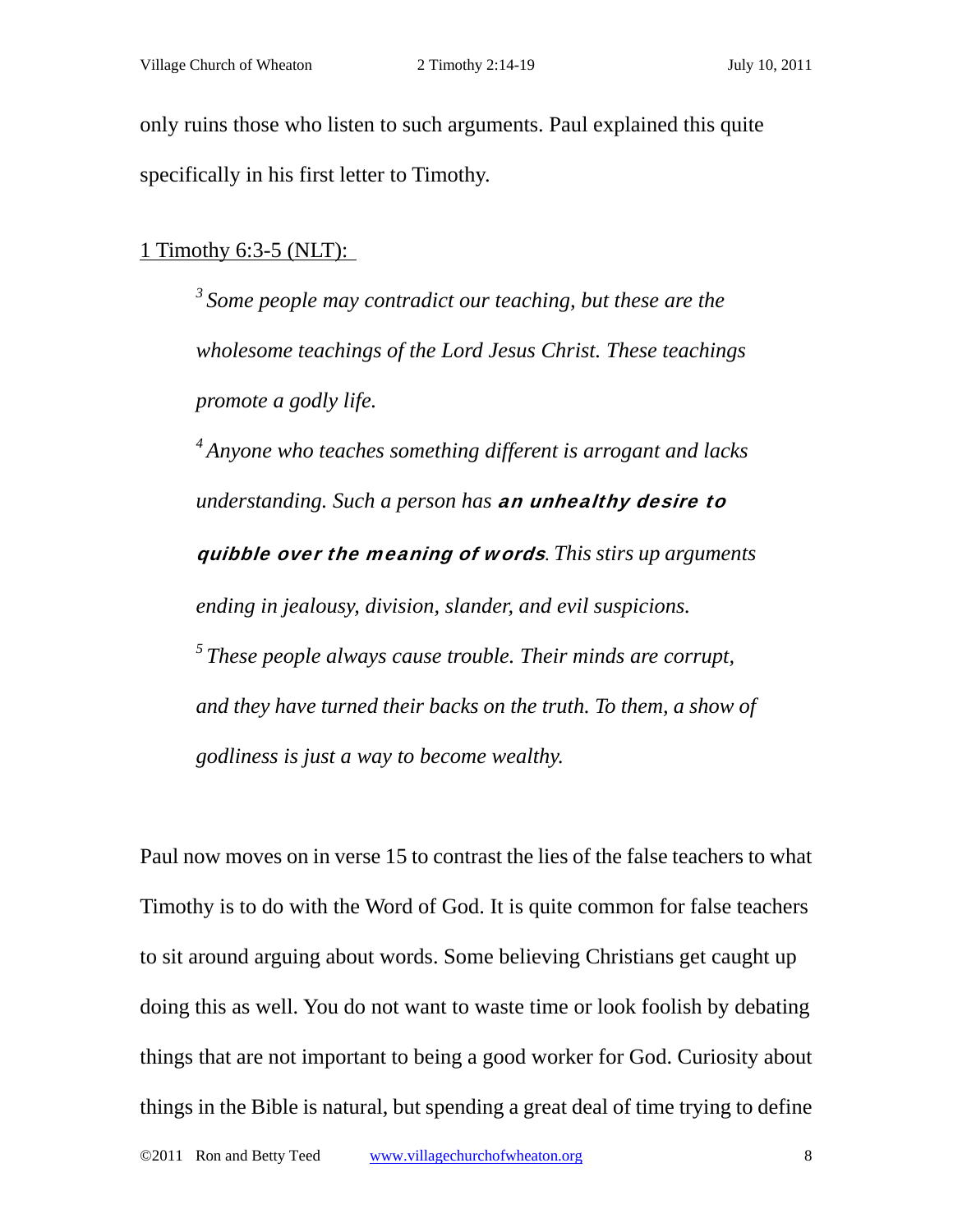the meaning of a word like *"rapture"* is simply not necessary. Timothy, however, is called to do his very best in order to be approved of by God as to how he explains God's Word of truth. Paul wrote this to the Corinthians:

#### 2 Corinthians 10:18**:**

*18 For it is not he who commends himself that is approved, but he whom the Lord commends.* 

God expects Timothy to do his very best as God's worker entrusted to teach and represent God's Word. Timothy's goal should be that he do his very best for God so that he never need be ashamed. Any workman should be ashamed if he/she does shoddy work. For Timothy to be unashamed he must handle God's Word accurately. He must not add anything to it or remove anything from it, as false teachers do. Nor is he in any way to misinterpret it as many false teachers do.

Now possibly one or more of you is thinking, "This is for pastors and teachers, it doesn't apply to me." But that is not so. Verse 15 applies to everyone. Pastors and teachers, however, will be held doubly accountable as to whether or not they obey it (James 3:1).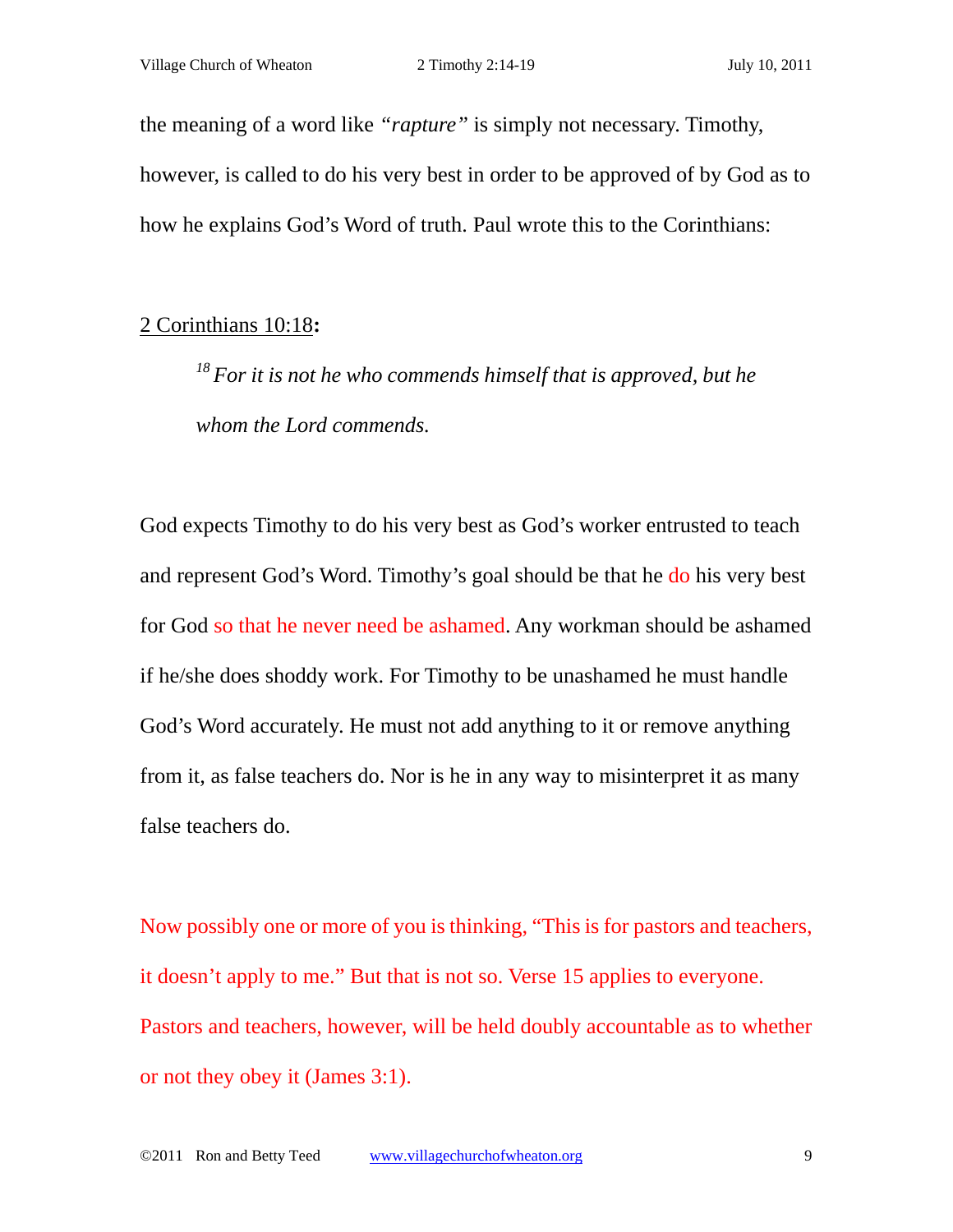The King James Version begins verse 15 with *"Study to show thyself*  [yourself] *approved. . . "*Since this verse is talking about accurately handling the Word of truth, *"study"* seems appropriate. How else are you going to understand the Scripture and be able to live it unless you have studied it enough to make it a vital part of you and your life? How can you present your self to God as a workman if you have not familiarized yourself with the tools, the Bible? How can you do these things without reading the Bible every day?

In addition, to handle the Word accurately also suggests that you understand the relationship of the Old and New Testaments and that you are aware of which passages teach the various doctrines.

Therefore each Christian is individually responsible to read and study the Bible so that when a younger Christian or an unbeliever asks a question he or she can answer it accurately: *"as a workman who does not need to be ashamed."<sup>5</sup>*

#### 2 Timothy 2:16-18:

<sup>5</sup> *" . . . always being ready to make a defense to everyone who asks you to give an account for the hope that is in you, yet with gentleness and reverence"--*1 Peter 3:15.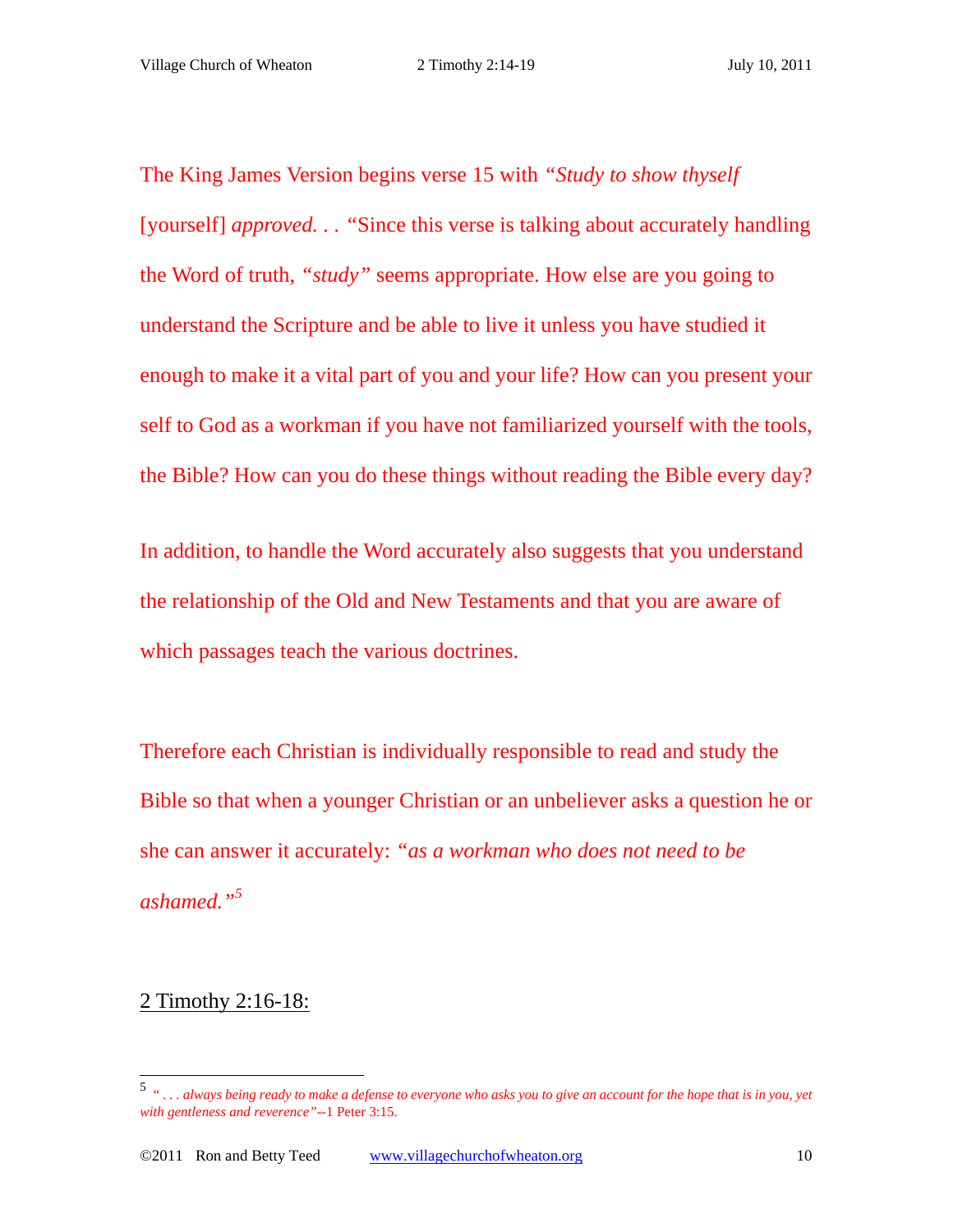<sup>16</sup> But avoid worldly and empty chatter<sup>6</sup>, for it will lead to further *ungodliness,* 

*17 and their talk will spread like gangrene. Among them are* 

#### *Hymenaeus and Philetus,*

*18 men who have gone astray from the truth saying that the resurrection has already taken place, and they upset the faith* of some.

First Paul tells Timothy what he must do in verses 14 and 15, and then in verses 16-18 He tells Timothy what he should not do.

He is first to *"avoid meaningless chatter."* Paul made this pretty clear right at the beginning of his first letter to Timothy:

#### 1 Timothy 1:5-7 (NLT):

 $\overline{a}$ 

*5 The purpose of my instruction is that all believers would be filled with love that comes from a pure heart, a clear conscience, and genuine faith.* 

<sup>6</sup> **chatter** *noun* idle and often loud and incessant talk <schoolgirl *chatter*; *synonyms* babble, bibble-babble, blab, blabber, blatter, brabble, cackle, chat, chin-chin, ||chin music, chitchat, chitter-chatter, clack, gab, gabble, gibble-gabble, jabber, palaver, prate, prattle, stultiloquence, talkee-talkee, tittle-tattle, yak, yakety-yak, yak-yak, yatter.*related words* ||bull, gossip, small talk . *idioms* tongue wagging; *Merriam-Webster's Collegiate Thesaurus."profane empty sounds";* op cit., Moss.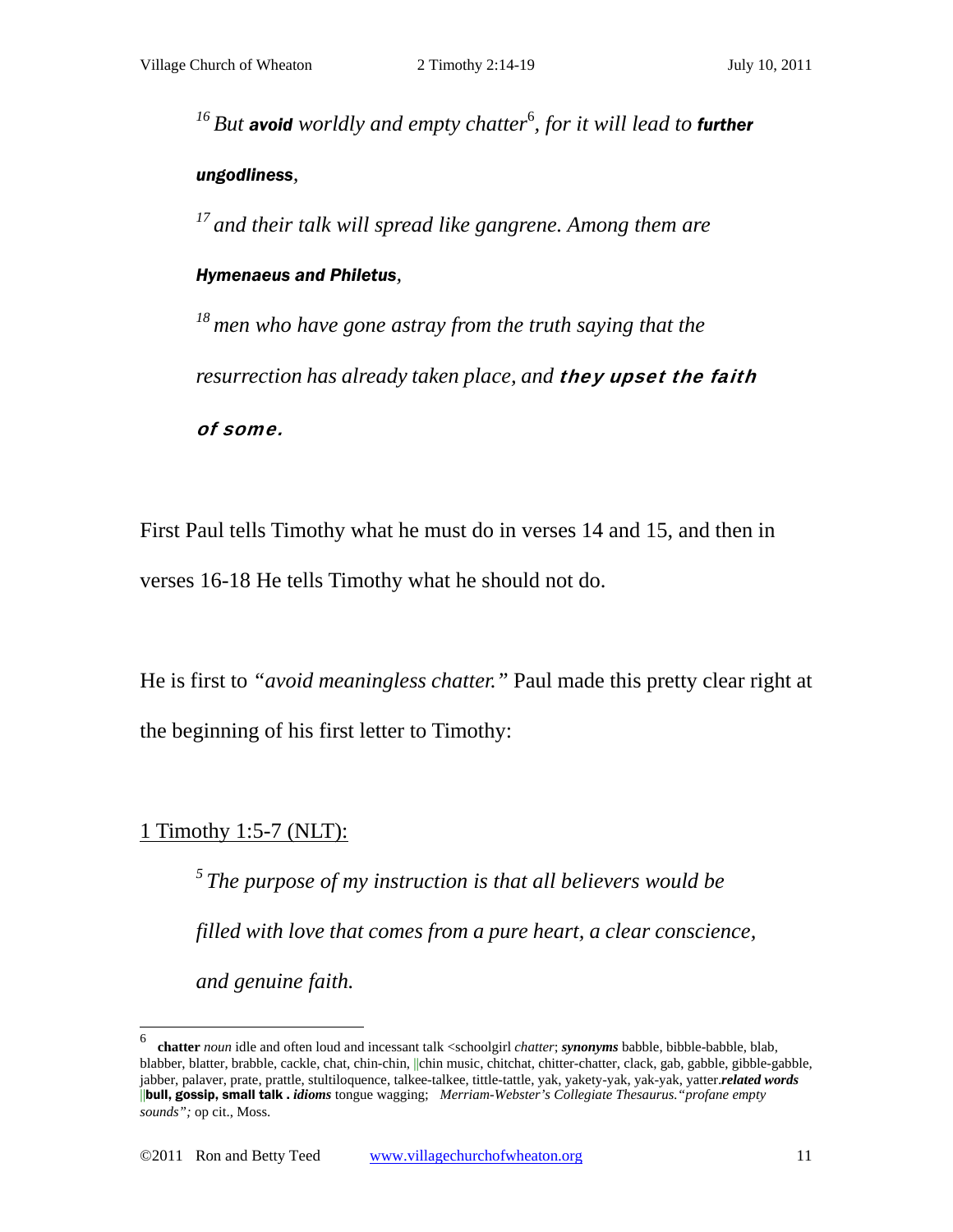*6 But some people have missed this whole point. They have turned away from these things and spend their time in meaningless discussions.* 

*7 They want to be known as teachers of the law of Moses, but they don't know what they are talking about, even though they speak so confidently.* 

Such chatter directs people to the wrong path, which only leads to more ungodly thoughts and behavior. Think of the churches that have climbed aboard the wagon to legitimize homosexuality and same-sex "marriage." Do you believe that such churches are leading those who do not know any better away from God? You bet your life they are!

In verse seventeen Paul tells us that this kind of teaching will spread like **gangrene**. The Tyndale Bible Dictionary has this to say about Gangrene: "Death of tissue due to loss of the vital blood supply to that part of the body. Often the most distal tip of an extremity, such as fingertips or toes, will turn black and surgeons will amputate the dead part to prevent extension and harm to more of the limb or to life itself."<sup>7</sup> Sounds like Paul is saying that the only

<sup>7</sup> Elwell, Walter A. ; Comfort, Philip Wesley: *Tyndale Bible Dictionary.* Wheaton, Ill. : Tyndale House Publishers, 2001 (Tyndale Reference Library), S. 513.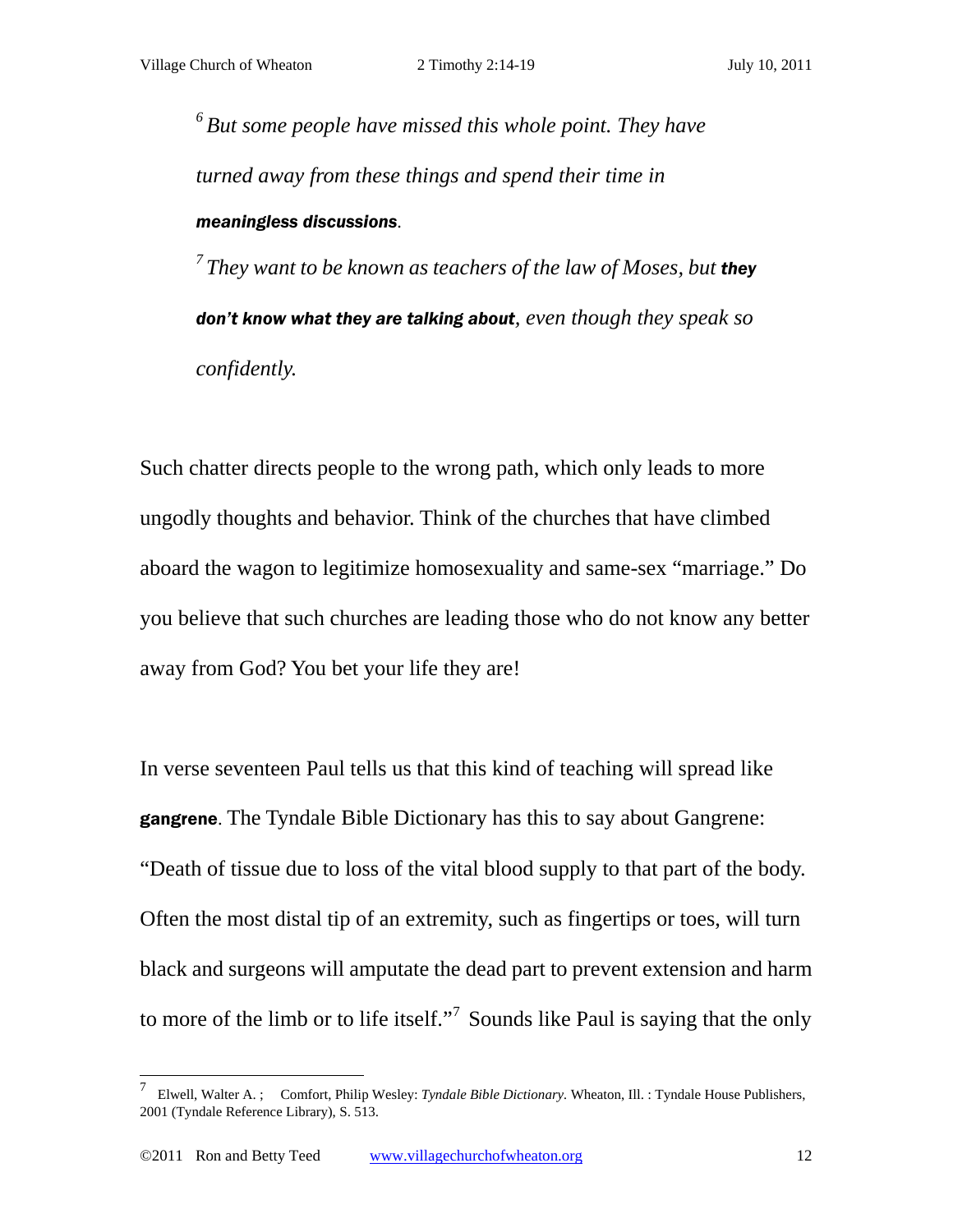remedy for false teaching is to cut it out, remove it completely from the Body, the Church.

Then Paul identifies a couple of these false teachers, Hymenaeus and Philetus. Hymenaeus is not a common name and could be the same man Paul had referred to in 1 Timothy 1:20. There Paul stated that he had handed him, along with Alexander, *"over to Satan to be taught not to blaspheme."* Hymenaeus is accompanied in his teaching by Philetus, about whom we have no further information.

Both of these quacks had wandered away from the truth. They claimed that the resurrection had already taken place, saying that the day of the Lord had already come, and in so doing misled people, perhaps resulting in their never coming to faith in Christ. Paul had warned Timothy earlier about this as well in:

## 1 Timothy 6:20-21 (NLT):

<sup>20</sup> Timothy, guard what God has entrusted to you. **Avoid** godless, foolish discussions *with those who oppose you with their so-called knowledge.*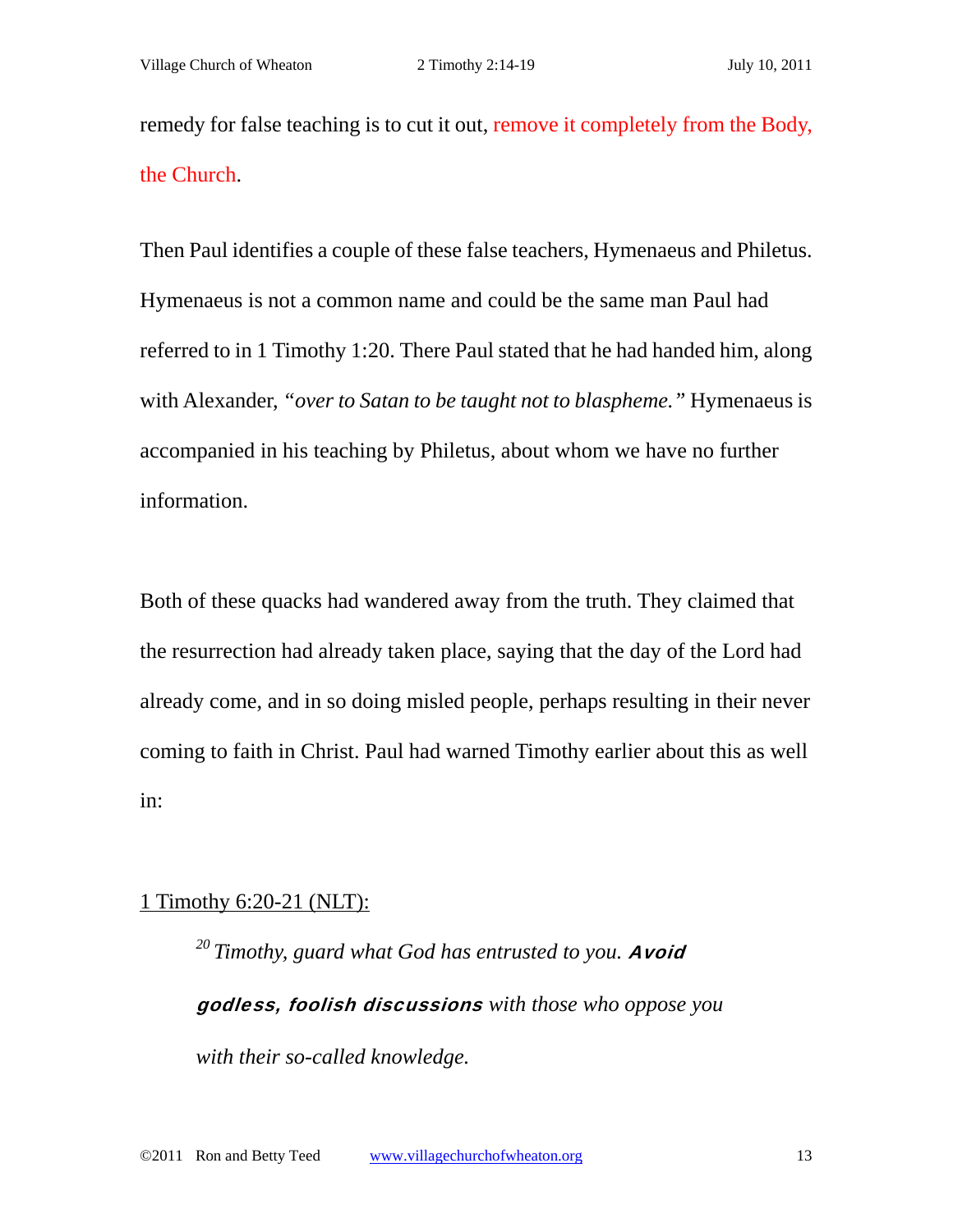# $^{21}$  Some people have wandered from the faith by

following such foolishness*. May God's grace be with you all.* 

#### 2 Timothy 2:19:

*Nevertheless, the firm foundation of God stands, having this seal,* "The Lord knows those who are His," *and, "Everyone who names the name of the Lord is to abstain from wickedness."* 

Paul is simply saying here that anything from God is built on a rock solid foundation. He will endure and His will will be done, and false teachers will not be able to change that.

Paul then quotes two inscriptions from the Old Testament.

"Inscriptions on foundation stones indicate either ownership or purpose of the structure. Here there are two inscriptions with which this foundation is 'sealed.' The first, 'The Lord knows those who are his,' is very similar to Numbers  $16:5."$   $8$ 

 8 Op. cit, Moss.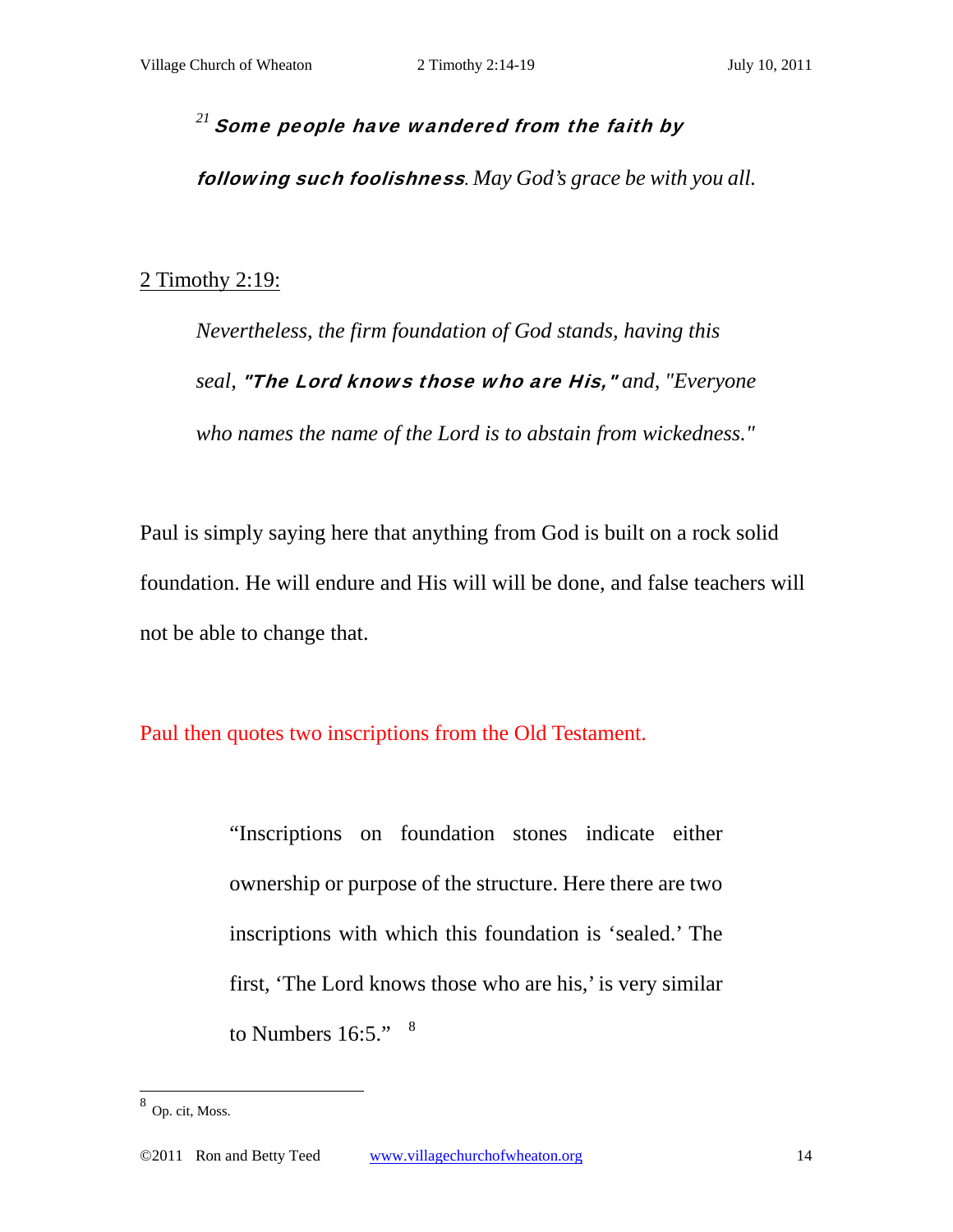## Numbers 16:4-7 (NLT):

*4 When Moses heard what they were saying, he fell face down on the ground.* 

*5 Then he said to Korah and his followers, "Tomorrow morning the LORD will show us who belongs to him and who is holy. The LORD will allow only those whom he selects to enter his own presence.* 

*6 Korah, you and all your followers must prepare your incense burners.* 

*7 Light fires in them tomorrow, and burn incense before the LORD. Then we will see whom the LORD chooses as his holy one. You Levites are the ones who have gone too far!"* 

"The context is the rebellion of Korah, Dathan and Abiram against Moses and ultimately against God. There God clearly distinguishes between those loyal to him and those in rebellion. Paul contends that is what God will do in the church at Ephesus.

"Several OT passages have been suggested as the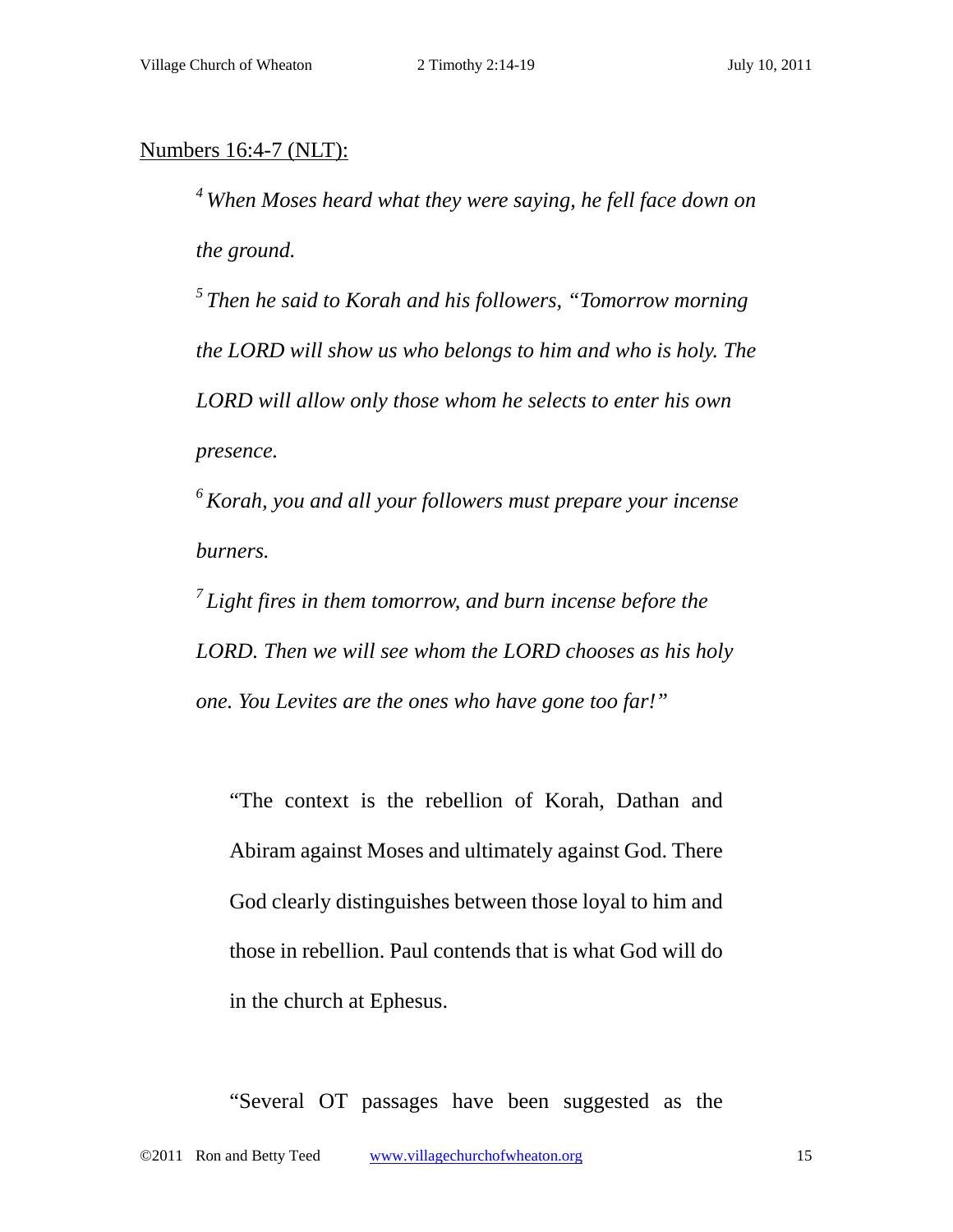background for the second inscription, "Everyone who confesses the name of the Lord must turn away from wickedness."<sup>9</sup> The true servant of the Lord demonstrates that he belongs to him by turning 'away from wickedness,' a direction opposite that of the false teachers."<sup>10</sup>

----------------------------------------------

"Someone has illustrated love as the fulfilling of the law in this way: A woman was married to a man whom she did not love. He made her get up every morning at five o'clock, cook his breakfast, and serve it at six o'clock sharp. He made her wait on him, and was exacting in his demands on her time. Her life was made miserable trying to satisfy the requests of her husband. Finally he died.

"After a few years she married again. This time she married a man whom she really loved. One day while clearing out some old papers, she came across the strict

<sup>9</sup> Lev 24:16; Num 16:26; Josh 23:7; Isa 26:13; 52:11; Ps 6:8; 34:14; Prov 3:7.

<sup>10</sup> Op cit., Moss, pp. 215-217.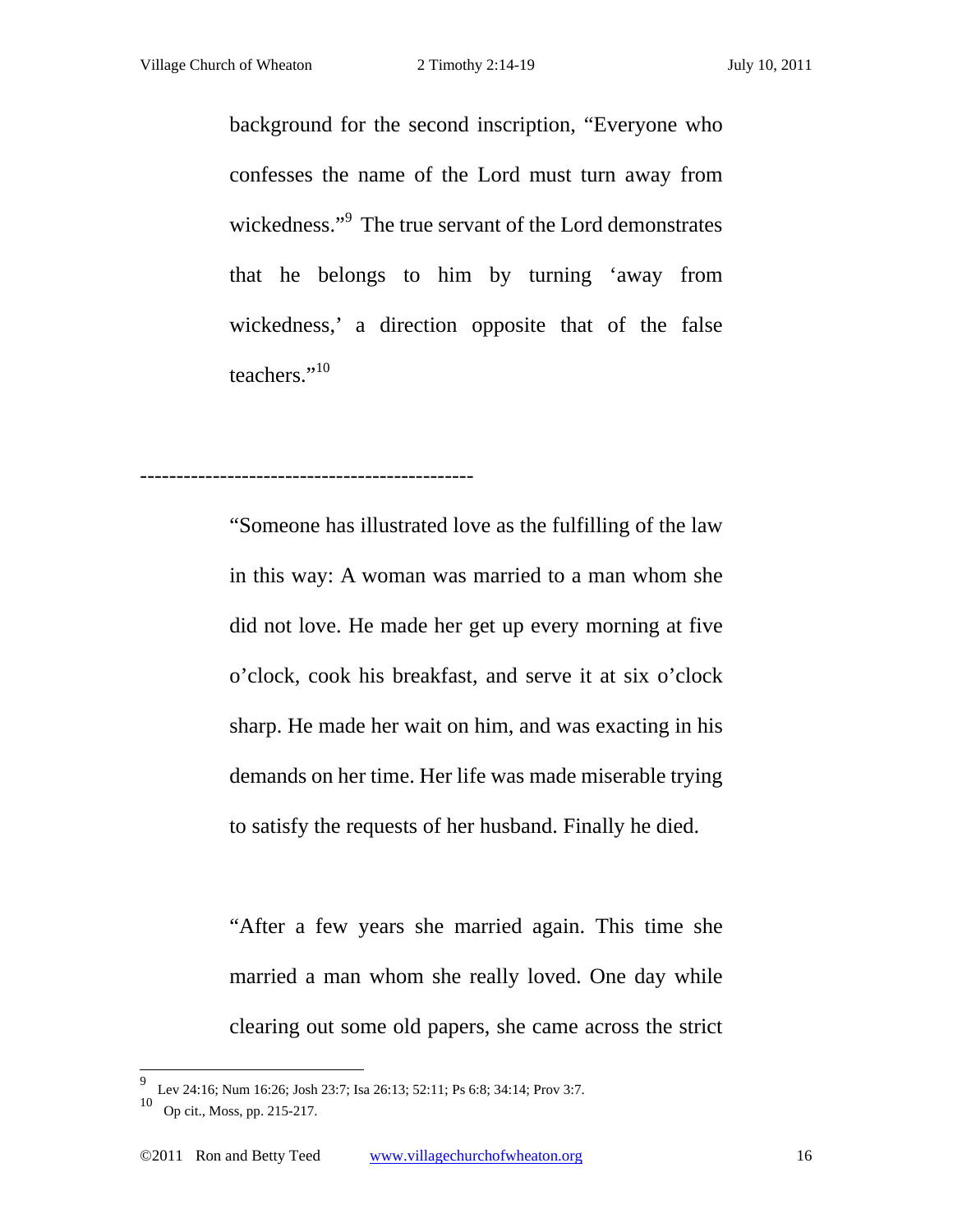set of rules her former husband had written out for her to obey. Carefully she read them over. "Get up at five. Serve breakfast at six sharp." On and on she read.

"Then she stopped and thought, and realized that she was fulfilling every single one of his demands, but she had not realized it because this time she was doing it for love's sake. So it is not difficult to serve the Lord Jesus when we really love Him."<sup>11</sup>

What kind of workman are you today? Do you engage in worthless chatter about obscure points of doctrine? Do you know for yourself the key Scriptures to explain salvation to someone? Are you diligently reading the Bible every day so that you can learn the Word and practice it in your daily life? We are always to be ready to give an answer for the hope within us (1 Peter 3:15).

Do you stand ready to pray for others when they are in need?

These directives are not just for pastors and teachers. They are for

<sup>11</sup> Tan, Paul Lee: Encyclopedia of 7700 Illustrations : A Treasury of Illustrations, Anecdotes, Facts and Quotations for Pastors, Teachers and Christian Workers. Garland TX : Bible Communications, 1996, c1979